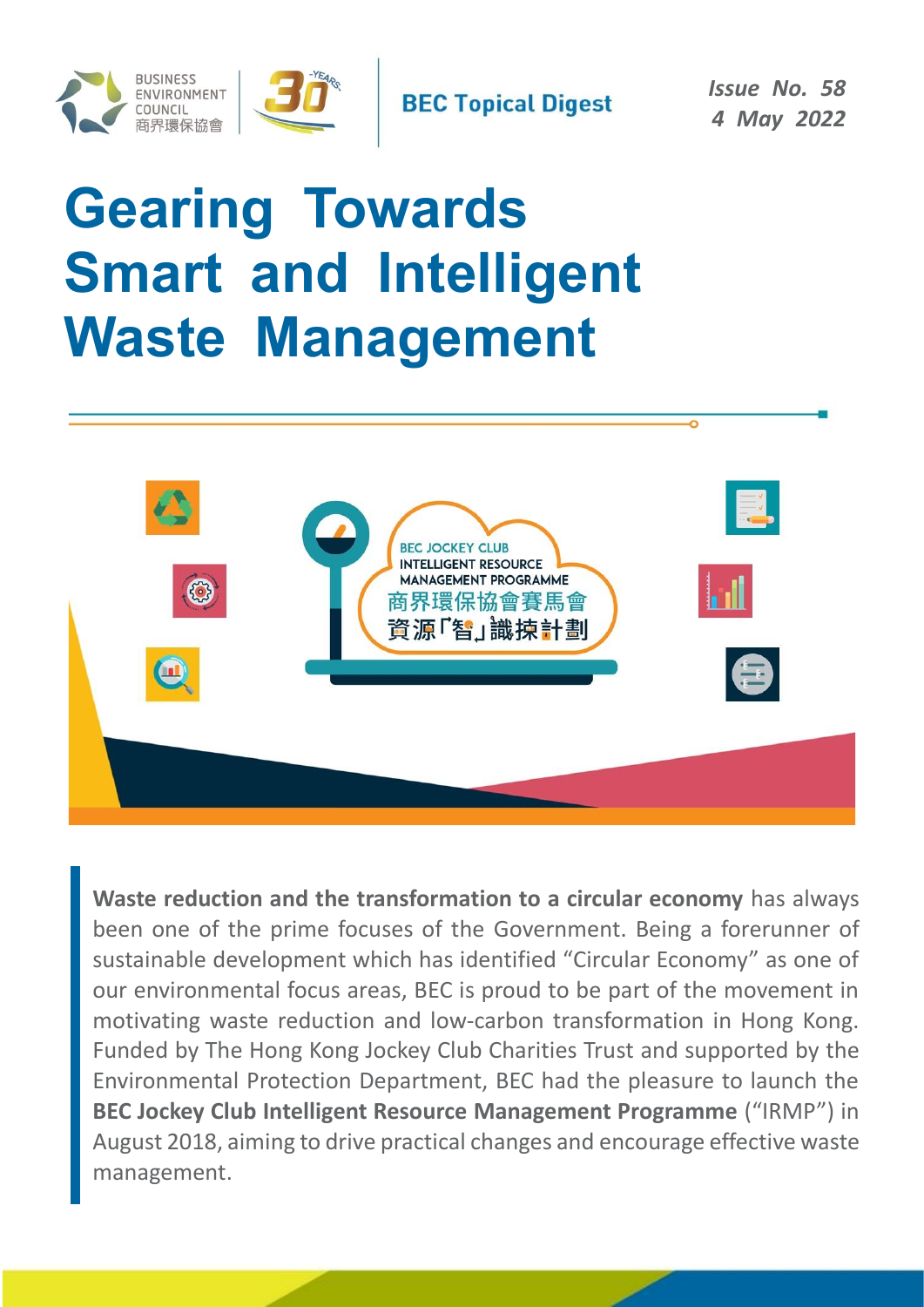In the 3-year Programme, BEC successfully engaged 202 local schools, commercial office buildings and private residential buildings and developed a waste performance benchmarking system among these premises. By deploying smart technologies on waste and recyclable data collection and monitoring, property management companies of the participating premises **can monitor their waste reduction progress and benchmark against other buildings** in the same category. To influence and drive behavioural change of the building users, BEC also facilitated in enhancing recycling facilities, conducting waste audits, and organising engagement activities to promote waste reduction and clean recycling.

Paving ways for more discussions, here are the key observations and learnings from BEC and the relevant parties of participating premises throughout the 3-year journey:

## **Key finding 1:**

### **What gets measured gets managed!**

Capturing waste data plays an important role in effective waste management. Without the **availability of reliable waste and recyclable data**, it is not easy to determine points of weakness, performance baseline, and forward-looking yet achievable waste reduction target. More importantly, it is challenging to persuade decision-makers to put effective waste management on the focal point and certainly unrealistic to influence building users for behavioural change.

For this reason, BEC strongly believes that it is of vital importance to facilitate participating premises to **manage resource intelligently**, which is one of the key visions of IRMP. With the provision of smart scales and a series of supporting programmes, we have observed **encouraging waste reduction** in both commercial offices and private residential buildings, marking a 19.89% and 2.68% average reduction respectively on the amount of waste disposal when comparing the periods of 2019/20 and 2020/21.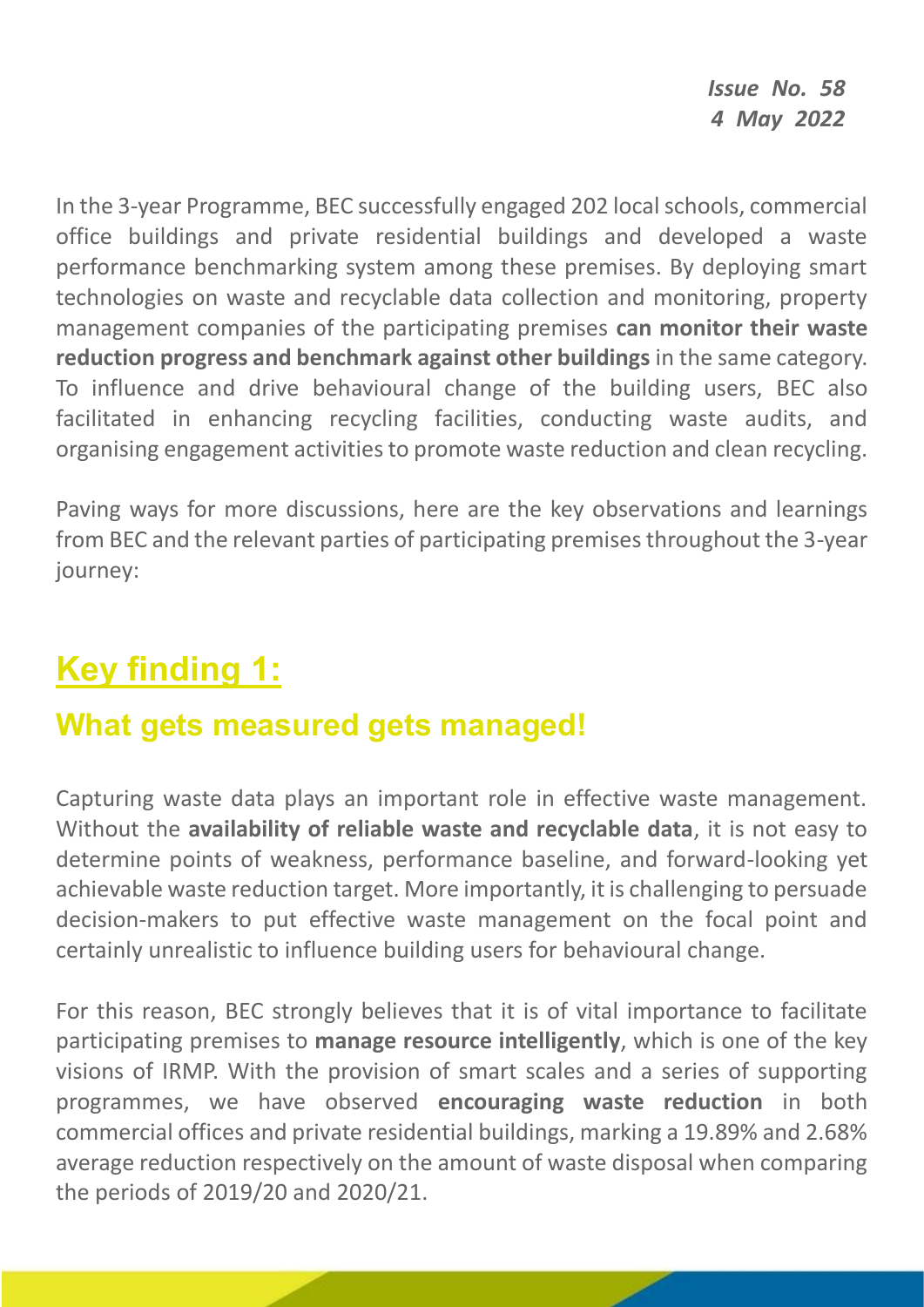

Smart waste monitoring system

## **Key finding 2:**

### **Effective waste management through**

#### **benchmarking across properties**

The waste performance benchmarking tool has been successfully established via smart waste management. During the project period, participating buildings could monitor their own waste performances and compare with peers regularly, which facilitated property management teams to **identify rooms for improvement and create measurable goals** by defining success based on other buildings' performance.

The benchmarking tool is particularly valuable to the participating property management companies and property developers of smaller scale. Since they generally lack access to adequate data unlike other sizable companies in the same industry, the benchmarking tool has offered them a convenient way to compare against the waste performance of other properties, hence **greatly facilitating their decision-making process** by defining improvement priorities.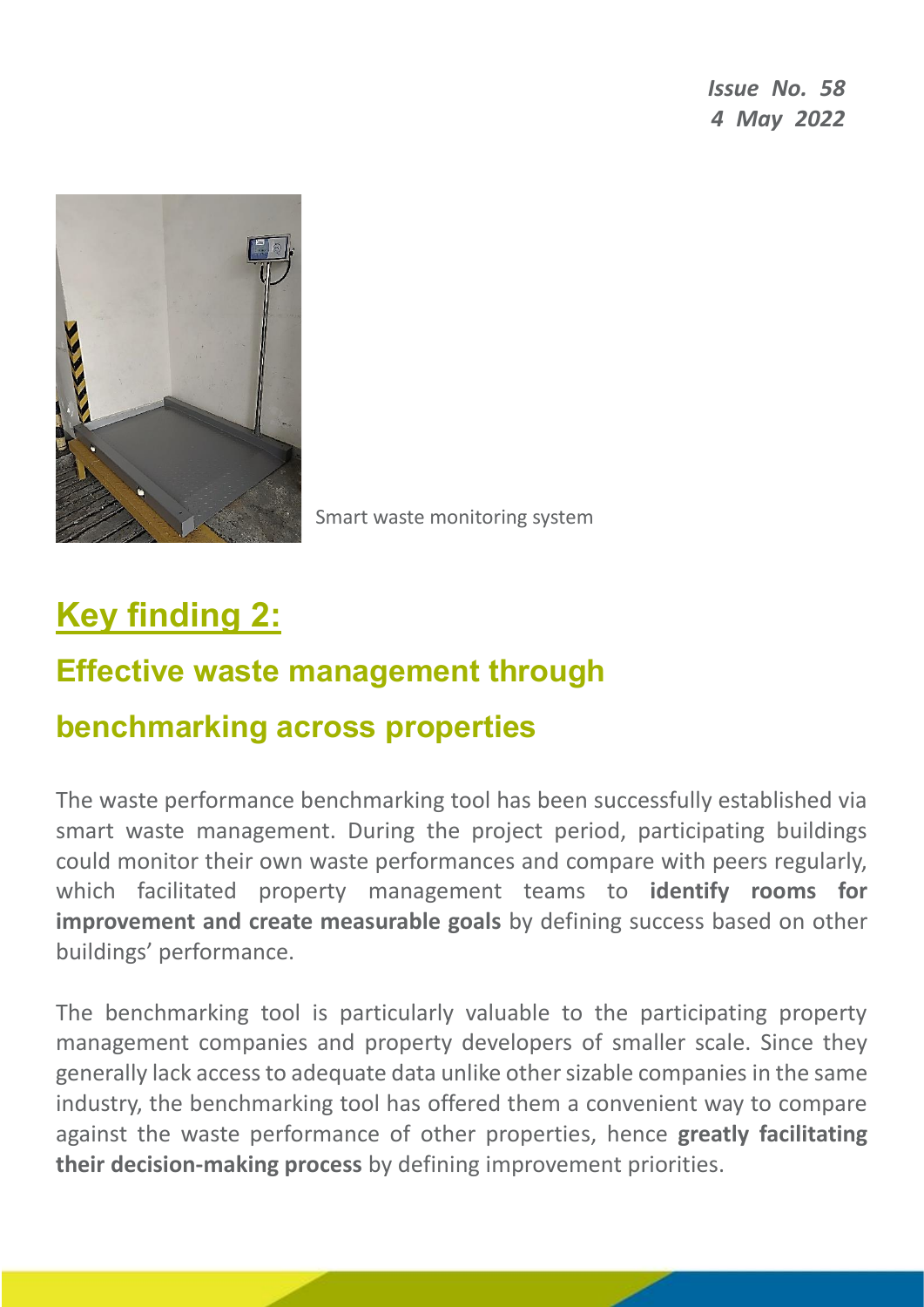Given the continued efforts of the participating buildings in collecting waste data systemically during the past 2 years, the benchmarking tool of IRMP has gained certain exemplifications. The average waste disposal per capita of participating commercial offices and private residential buildings in IRMP during the period of 2019/21 is 0.13kg and 0.42kg respectively. BEC believes that benchmarking against buildings in IRMP can definitely drive meaningful improvements on waste reduction and clean recycling with the **employment of appropriate initiatives and right supporting facilities**. BEC also hopes to expand the database of the benchmarking tool by inviting more buildings to join and to reach out to more diverse building types in Hong Kong soon.

## **Key finding 3:**

#### **Identification of optimal mix of the recycling facilities**

While the provision of recycling facilities is a common practice among most buildings in Hong Kong, the facility combinations might not be optimal to fit the recycling demand of individual building: some buildings might have a higher demand for wastepaper recycling while some might collect a considerable number of plastics and food waste. By deploying smart technologies on recyclable data collection and monitoring, this could assist property management companies in **making informed decisions on the provision of recycling facilities**. BEC also provided suitable recycling facilities to fill in the gaps such as recycling bins and food composters to the participating buildings for their continued use in the future.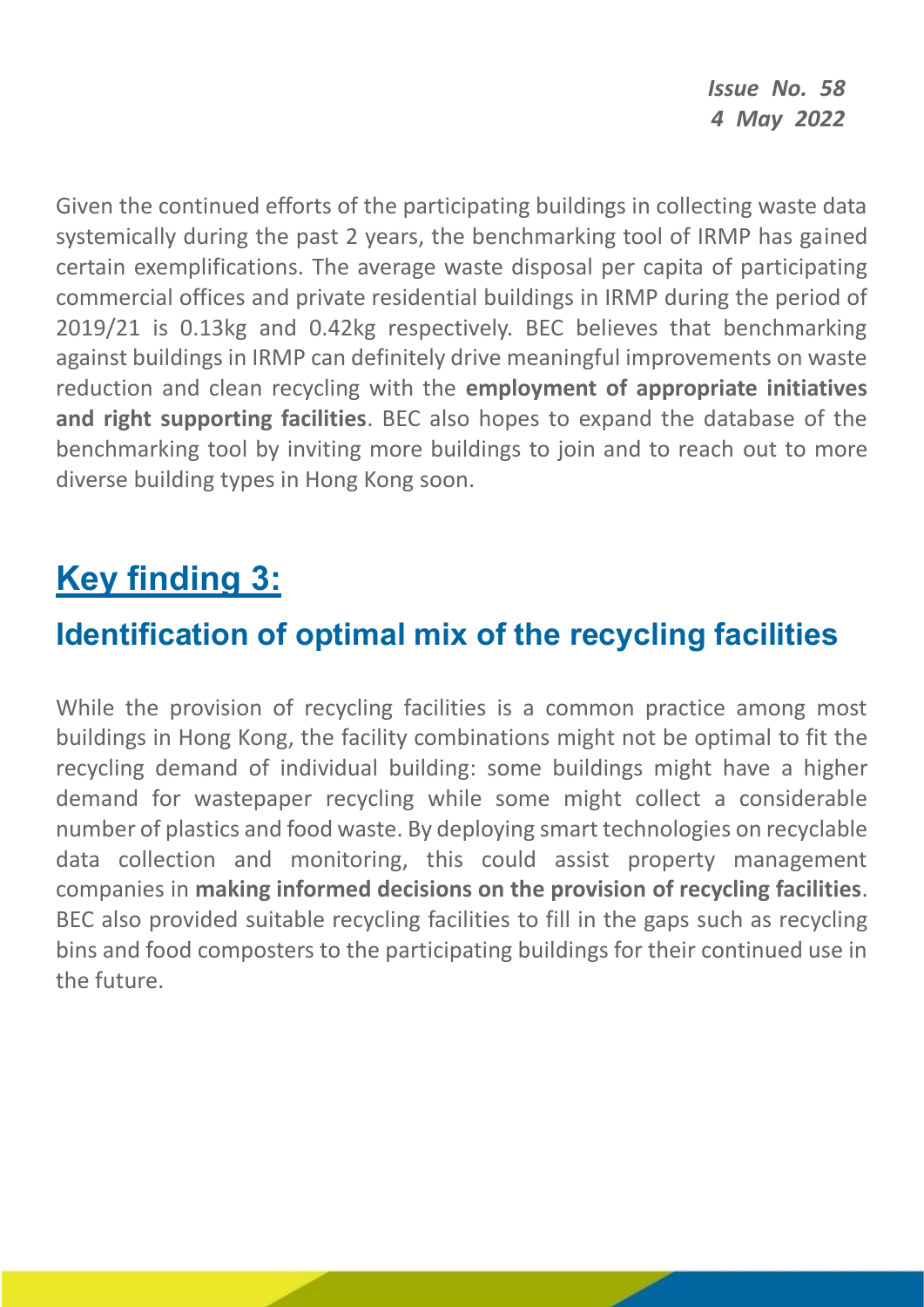

Waste and recyclable data analysis report in Intelligent Resource Management Platform

During the period of 2019/21, the average recycling rate of IRMP participating offices and residential buildings was 18.67% and 5.55% respectively. Participating commercial office buildings exhibited better waste performance than private residential buildings in terms of both waste disposal per capita and recycling rate. BEC believes that other than the impact of work-from-home arrangement of many companies under COVID-19 control measures, a very possible attribute is the **substantial amount of food waste generated in residential buildings** were not recycled properly. Although BEC has provided food composters to buildings through IRMP, the greater obstacle goes to the operational challenges of streamlining collection and downstream treatment, which needs to be tackled through collective efforts in the foreseeable future.